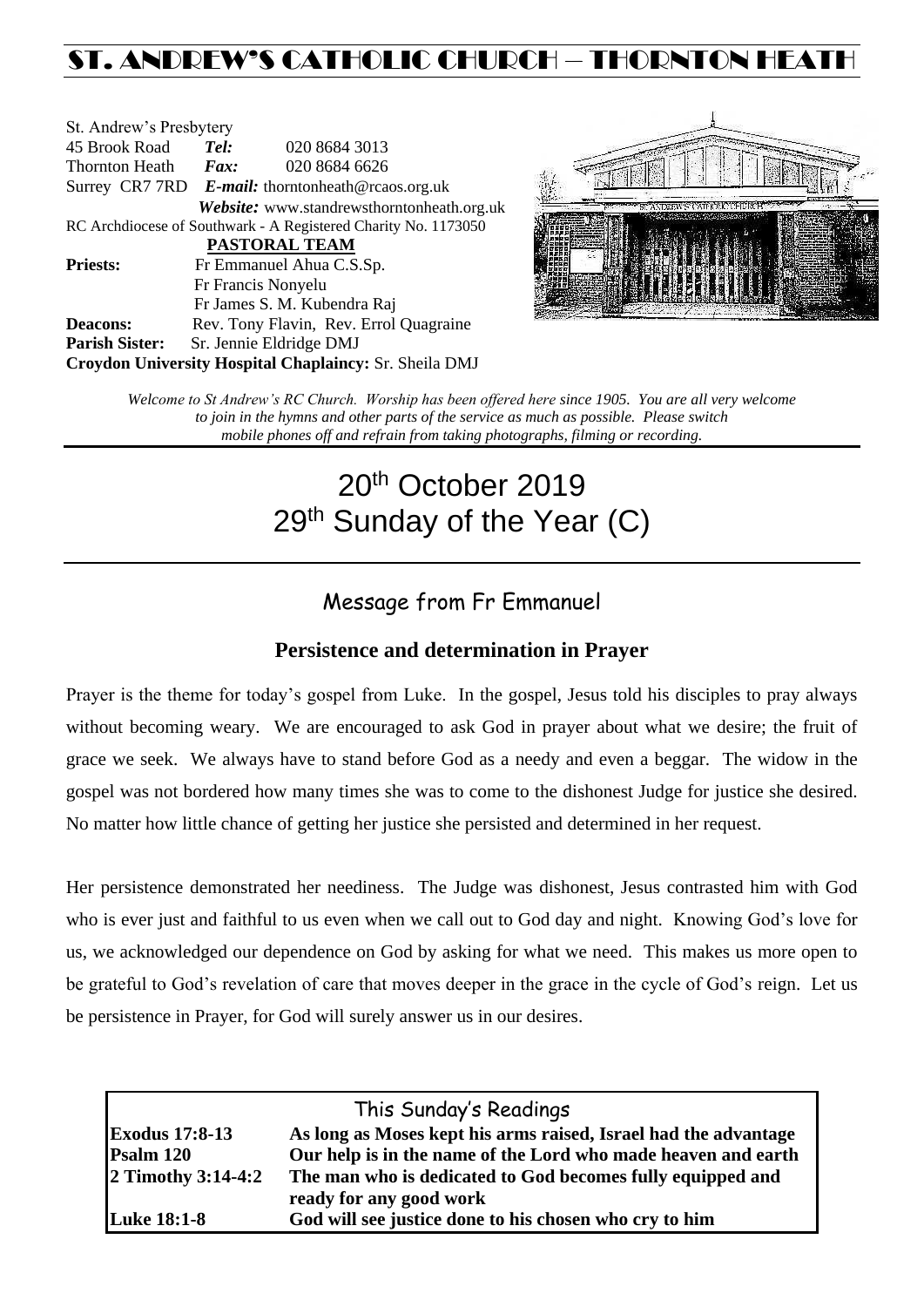# Diary for the Week

| Sunday 20 <sup>th</sup> October     |                    | 6.00pm (Saturday) First Mass of Sunday | Glenda McGrath RIP                         |
|-------------------------------------|--------------------|----------------------------------------|--------------------------------------------|
| 29 <sup>th</sup> Sunday of the Year | 9.30am             | Mass                                   |                                            |
|                                     | 11.30am            | Mass                                   | Francis John Hampshire RIP<br>Parishioners |
|                                     | 5.00pm             | <b>Rosary</b>                          |                                            |
|                                     | $5.15 - 5.45$ pm   | <b>Exposition and Benediction</b>      |                                            |
|                                     | 6.00 <sub>pm</sub> | Mass                                   | Mrs Margaret Grillo RIP                    |
|                                     | $7.00 - 9.00$ pm   | <b>Charismatic Prayer Group</b>        |                                            |
| Monday 21 <sup>st</sup> October     | 7.30am             | <b>Mass</b>                            | Anna Atoumba                               |
| Feria                               | 10.00am            | Mass                                   | John O'Neill                               |
| Romans 4:20-25                      |                    |                                        |                                            |
| Luke 12:13-21                       |                    |                                        |                                            |
|                                     |                    |                                        |                                            |
| Tuesday 22 <sup>nd</sup> October    | 7.30am             | Mass                                   | Jeremy Conflin RIP                         |
| St John Paul II, Pope               | 10.00am            | Mass                                   | Paul Etuka RIP                             |
| Romans 5:12. 15. 17-21              |                    |                                        |                                            |
| Luke 12:35-38                       |                    |                                        |                                            |
| Wednesday 23rd October              | 7.30am             | Mass                                   | Gill Patient RIP (Anniv)                   |
| St John of Capistrano,              | 10.00am            | Mass                                   | <b>Clementina Fernandes RIP</b>            |
| Priest                              | 6.00pm             | <b>Lectio Divina Group (hall)</b>      |                                            |
| Romans 6:12-18                      | 7.30pm             | <b>Legion of Mary (hall)</b>           |                                            |
| Luke 12:39-48                       |                    |                                        |                                            |
| Thursday 24 <sup>th</sup> October   | 7.30am             | Mass                                   | <b>Tim Smith</b>                           |
| St Anthony Mary Claret,             | 10.00am            | Mass                                   | Francis John Hampshire RIP                 |
| <b>Bishop</b>                       |                    |                                        |                                            |
| Romans 6:19-23                      |                    |                                        |                                            |
| Luke 12:49-53                       |                    |                                        |                                            |
| Friday 25 <sup>th</sup> October     | 7.30am             | Mass                                   | Special Intention of the Ritchie Family    |
| The Forty Martyrs                   | 10.00am            | Mass                                   | Special Intention of Patricia Wocial       |
| canonised 1970                      |                    |                                        |                                            |
| Romans 7:18-25                      |                    |                                        |                                            |
| Luke 12:54-59                       |                    |                                        |                                            |
| Saturday 26 <sup>th</sup> October   | 9.30am             | Mass                                   | Filipina Fernandes RIP                     |
| St Chad & St Cedd                   | $10.00 - 10.30$ am | <b>Confessions</b>                     |                                            |
| Romans 8:1-11                       | $5.00 - 5.30$ pm   | <b>Confessions</b>                     |                                            |
| Luke 13:1-9                         | 6.00 <sub>pm</sub> | <b>First Mass of Sunday</b>            | Sr Mary Hickey                             |
| Sunday 27 <sup>th</sup> October     | 9.30am             | Mass                                   | Mr Tarragona RIP                           |
| $30th$ Sunday of the Year           | 11.30am            | Mass                                   | Parishioners                               |
|                                     | 5.00pm             | <b>Rosary</b>                          |                                            |
|                                     | $5.15 - 5.45$ pm   | <b>Exposition and Benediction</b>      |                                            |
| (clocks back 1 hour)                | 6.00 <sub>pm</sub> | Mass                                   | Jeremy Gnthin RIP                          |
|                                     | $7.00 - 9.00$ pm   | <b>Charismatic Prayer Group</b>        |                                            |

# Money Matters

| <b>Collection Last Sunday</b>                      | £1,288.33  |  |  |  |
|----------------------------------------------------|------------|--|--|--|
| Payment by Standing Order                          | £ $700.00$ |  |  |  |
| Total offertory                                    | £1,988.33  |  |  |  |
| Second collection for World Mission Sunday, Missio |            |  |  |  |
| Thank you for your generosity                      |            |  |  |  |



Altar Servers<br>
This week Team 3<br>
This week Fifi's Group This week Team 3 This week Fifi's Group<br>Next week Team 1 Next week Sancho's Du Next week Sancho's Dusters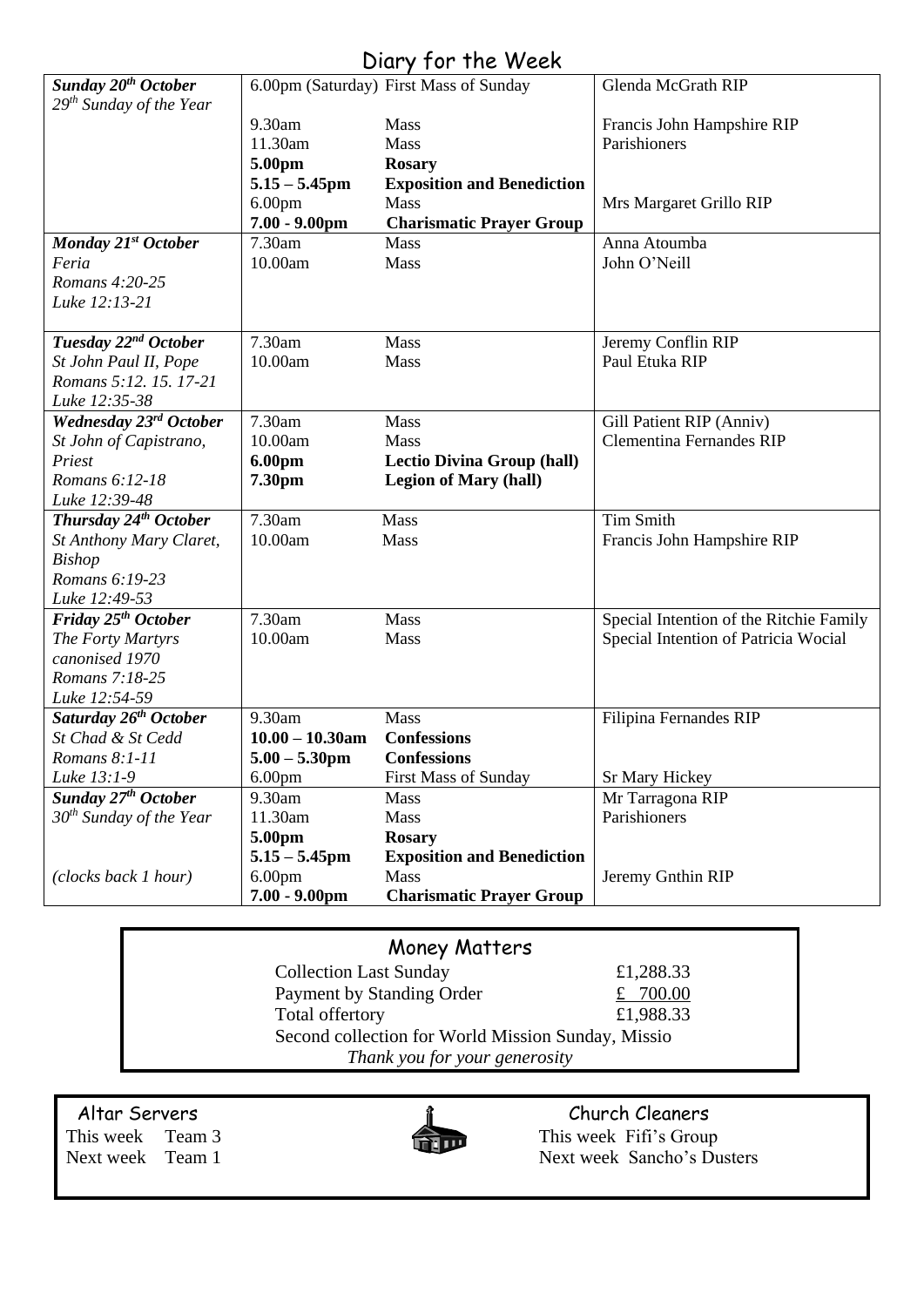# St. Andrew's Parish Notices

#### **FR EMMANUEL**

Fr Emmanuel will be away in the USA attending a previously booked conference from  $21<sup>st</sup>$  October to  $6<sup>th</sup>$ November.

#### **SECOND COLLECTION THIS WEEKEND**

The second collection this weekend will be for World Mission Sunday, Missio. Your prayers and your donations on World Mission Sunday support our Church family overseas through Faith and Outreach Projects, supporting Catholic Missionaries and Building New Churches. The Holy Father has declared that October 2019 will be an Extraordinary Month of Mission (EMM2019). Prayer and action will be the focus, to strengthen and grow God's mission and our Church! Please collect an envelope and a special edition of Mission Today from the porch.

# **RED BOX HOLDERS COLLECTION OF ALL MONIES**

There will be a collection of all monies on the weekend of  $26/27<sup>th</sup>$  October. Please can all red box holders bring their boxes to be emptied before the Mass. If you are unable to attend Mass, please contact Savio on 07902 933534 but please can we ask that you do not leave the boxes in the parish office.

# **GHANAIAN COMMUNITY MEETING**

The group is meeting today Sunday  $20<sup>th</sup>$  October after the 11.30am Mass in the hall.

#### **400 CLUB**

The October draw is as follows:

No: 114 - Samuel Williams £20 No: 28 - Olayinka Oni £10 No: 89 - John and Lesley Brennan £10

# **PARISH SURGERY**

Every Monday evening, between 7pm and 8pm, one of the Pastoral Team is available in the Presbytery to see parishioners without an appointment. It is an opportunity to collect forms (e.g. Baptism), to ask a question about the Parish, or to arrange an appointment to discuss whatever you want. We realise that the only opportunity many people have to speak to us is on a Sunday and then we can be quite busy. The Pastoral Team take Surgery in turn and are also available at other times, so please do ask if you want to see one of us. There will not be Parish Surgery on  $21<sup>st</sup>$  October, the next one will be on Monday  $28<sup>th</sup>$  October.

# **HARVEST COLLECTION FOR THE HOMELESS AND REFUGEES**

On Sunday 27<sup>th</sup> October we are having a harvest appeal for the homeless and refugees in Croydon. Please bring your contributions to Mass and leave them in front of the altar. Nightwatch and the Refugee Day Centre in Croydon have requested the following: cans of soup (not packets) cans of meat, fish, fruit and vegetables, milk, coffee and tea bags; shampoo and toothpaste etc. are also welcome. Blankets and sleeping bags (good condition) are always needed for those sleeping rough. If you would like to donate money please put it in an envelope marked Refugees. We have always had a very good response in the past, please be as generous as possible as the need this year is greater than ever before. Thank you.

# **THE RITE OF CHRISTIAN INITIATION OF CHILDREN (R.C.I.C.)**

The next session will be on Tuesday  $29<sup>th</sup>$  October at 6.30pm in the hall.

# **SOCIETY OF ST VINCENT DE PAUL (S.V.P)**

Do you know anyone who is going through a difficult time and would appreciate some support which the SVP Group could provide? This can vary from providing additional food, to buying a pair of school shoes for a child or simply visiting an elderly person living alone. There is not a requirement to be a Catholic, but they must live within the boundaries of St. Andrew's Parish. Please leave details, which will be in strict confidence at the Parish office.